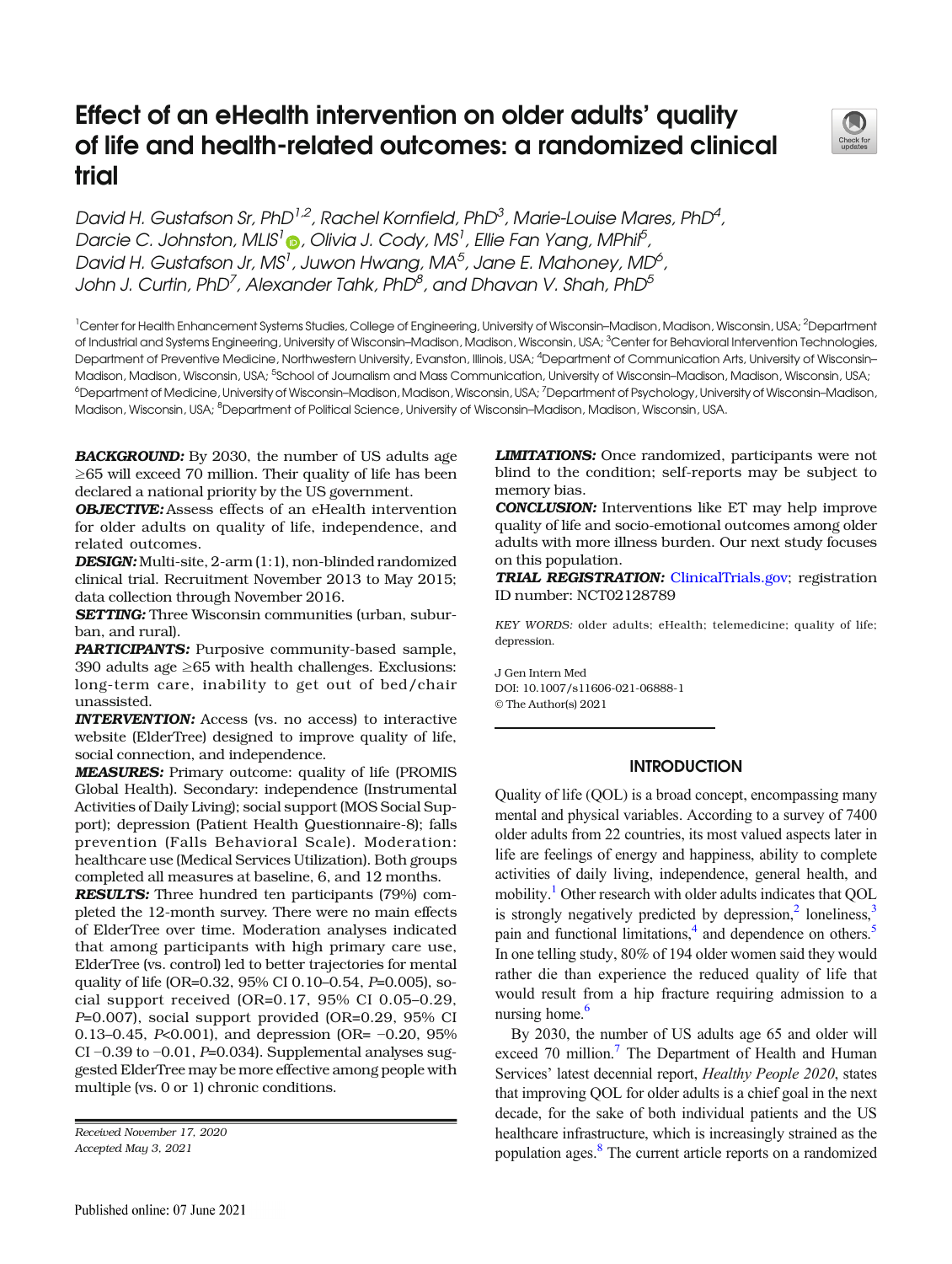clinical trial of an online intervention designed to sustain or improve QOL among this growing cohort.

eHealth interventions to improve QOL have typically targeted a narrow range of outcomes (e.g., chronic pain, exercise, blood pressure, loneliness). $9-14$  $9-14$  Among studies focused on older adults, most have relied on small samples and quasiexperimental or non-equivalent control group designs.<sup>14</sup> In a notable exception, Czaja randomized 300 older adults to receive the online Personal Reminder Information and Social Management (PRISM) system versus printed health-related information. PRISM included links to health-related information and local resources, email, games, and tutorials. At 6 months, the PRISM group (vs. control) reported less loneliness and more social support and well-being. These differences were no longer significant at 12 months. $15$ 

The current trial builds on this work, examining the effects of ElderTree (ET), an interactive website addressing key components of older adults' QOL. ET's design draws upon selfdetermination theory (SDT), which posits that feelings of competence, social connection, and intrinsic motivation or autonomy contribute to mental health, well-being, and  $QOL.<sup>16–18</sup> ET aligns with the theory by providing information$  $QOL.<sup>16–18</sup> ET aligns with the theory by providing information$  $QOL.<sup>16–18</sup> ET aligns with the theory by providing information$  $QOL.<sup>16–18</sup> ET aligns with the theory by providing information$  $QOL.<sup>16–18</sup> ET aligns with the theory by providing information$ (promoting feelings of competence), connections to other seniors coping with similar issues (promoting social connection), and tools to aid self-management of health (promoting autonomy). SDT has been chosen as the theoretical basis because it is both broad and fundamental enough to underpin a complex, multifaceted eHealth intervention such as ET.

This was a randomized clinical trial (RCT) of older adults living in their homes. We hypothesized that those assigned to ET (vs. control) would show greater improvements over time in the primary outcome of QOL and secondary outcomes of independence, falls prevention, social support, and depression. We predicted that age, sex, and health indicators (risk factors, healthcare use) would moderate the impact of the study arm on these outcomes (Fig. [1\)](#page-2-0). All outcomes were assessed at baseline, 6, and 12 months using validated measures.

### **METHODS**

### Trial Design and Participants

This was a non-blinded randomized clinical trial allocating 390 older adults equally (1:1) to the intervention (ET plus participants' usual access to information and communication) or control (participants' usual access to information and communication only). Participants were recruited from November 2013 to May 2015 from three Wisconsin communities (one urban, one suburban, one rural) for a 12-month intervention plus 6-month follow-up, during which time participants could continue to use ET if desired. The intervention period ended in November 2016.

Participants were adults ≥65 who met at least one of these risk factors in the preceding 12 months: (a) one or more falls, (b) receipt of home health services, (c) skilled nursing facility stay, (d) emergency room visit, (e) hospital admission, and (f) sustained sadness or depression. In our original protocol, we specified three of the first five risk factors, but during pilot testing, this proved too restrictive; as a result, to achieve a sufficient sample, only one factor was required when recruitment for the RCT began. We excluded those living in (a) hospice centers, (b) nursing homes, or (c) assisted living without stove access, as well as those (d) needing bed or chair assistance.

We targeted a final sample of 300 (150 per group) after dropouts to provide minimum power (.80 at  $P<0.05$ ) to detect a modest effect size (Cohen's  $d\geq$ .4) with an 80% response rate, based on studies of other online interventions we have developed[.19](#page-8-0)–[22](#page-8-0) The trial protocol and statistical plan were previ-ously published.<sup>[23](#page-8-0)</sup>

## **Ethics**

This study, including protocol changes, was approved by the University of Wisconsin–Madison's social/behavioral science institutional review board (IRB). We do not report 18-month data, owing to sharply reduced sample for follow-up. After 12 month data collection, some team researchers formed a company to market a smartphone application focused on drug addiction. Although the populations using ET versus the recovery app were different, IRB determined that participants should be re-consented, resulting in a decline in participation.

### **Intervention**

Participants randomized to the intervention received ElderTree for 12 months. ElderTree evolved from related online interventions developed at the Center for Health Enhancement Systems Studies (CHESS) for various illnesses (e.g., cancer, HIV, asthma, addiction) and tested in randomized trials[.19](#page-8-0)–[22,24](#page-8-0)

Rapid cycle testing during the design phase allowed us to determine which potential services were most promising and feasible for ET. The interface and services were developed in collaboration with over 300 older adults. As described elsewhere,<sup>23,25</sup> we worked with state-funded Aging and Disability Resource Centers (ADRCs) in our three areas using the Asset-Based Community Development<sup>[26](#page-8-0)</sup> process to understand the resources and challenges of each community. Community volunteers interviewed older adults individually and in groups, conducting tests of paper prototypes and on-screen iterations of the technology to gauge usability. This process resulted in an interactive website offering informational, social, self-management, and motivational services aimed at improving QOL. (See Fig. [2](#page-2-0) for the home page and Table [1](#page-3-0) for feature descriptions.)

## Procedures and Randomization

Participants were recruited by grant-funded coordinators, one for each area, who reached out to older adults through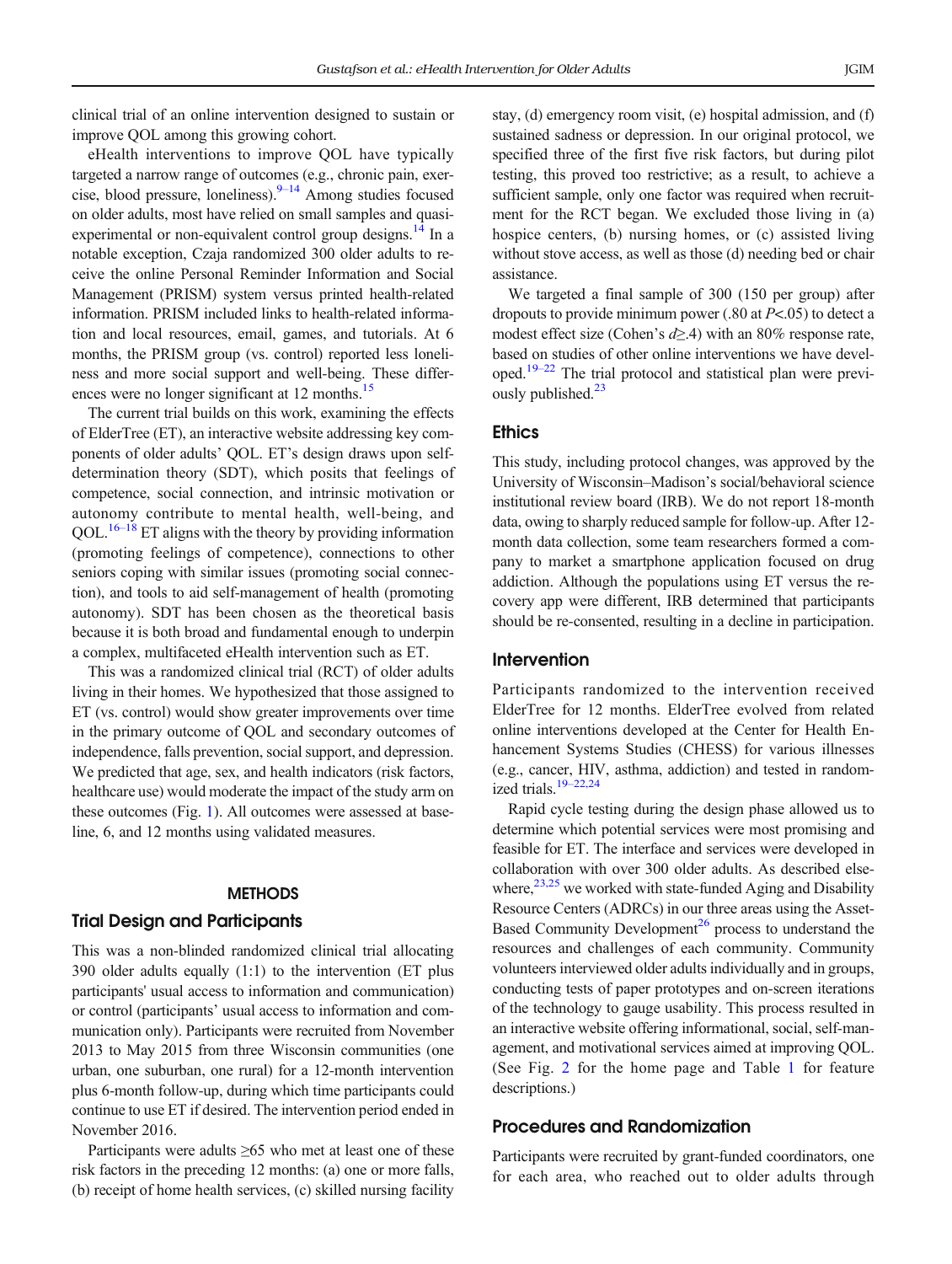

Figure 1. Study logic

presentations at health fairs, senior centers, churches, and other community venues, as well as each area's ADRC. After attending presentations, 871 older adults completed a form expressing interest and were assessed for eligibility. Coordinators mailed baseline surveys to those eligible and made home visits to go through the IRB-approved consent form, answer questions, and obtain written consent. During the visit, coordinators collected baseline surveys and described the condition to which the participant was randomized. Other researchers visited to give participants a computer and internet as needed (both conditions) and to train them in the use of ET (experimental condition).

A computer-generated random allocation sequence was used to randomize eligible participants in a 1:1 ratio to ET or control. Randomization was stratified by region (urban, suburban, rural), computer ownership (yes, no), and living status (alone, not alone); used random blocks of sizes 4 and 6; and was implemented by the project director using sequentially numbered sealed envelopes. The sequence was unknown to the onsite coordinators. Researchers who enrolled participants were blind to the envelope's contents until after consent was given.

Of 871 older adults assessed for eligibility, 390 agreed to participate, completed baseline surveys, and were randomized to study arm. After randomization, 1 was deemed ineligible, leaving 197 ET and 192 control participants. Of these, 351

(90.0%) completed 6-month surveys (174 ET, 177 control) and 310 (79.5%) completed 12-month surveys (159 ET, 151 control). To retain as many subjects as possible, the 12-month survey included 6 participants who completed baseline but not 6-month surveys (Fig. [3\)](#page-4-0).

Table [2](#page-4-0) shows age, sex, race/ethnicity, education, living arrangement, comfort with technology, geographic region, and baseline outcome metrics of the 390 participants.

### **Measures**

Outcome and other measures were gauged at baseline, 6, and 12 months in paper surveys. After completing surveys, participants mailed them to the project director. Validated scales, described below, were used, with minor adaptations of questions to avoid redundancy, reduce burden, and increase readability. Cronbach's alpha, reported for each scale, is a measure of reliability; higher values indicate greater reliability.

Mental and physical QOL were measured using the Patient-Reported Outcomes Measurement Information System (PROMIS) Global Health scale. $^{27}$  Its 10 items subjectively assess physical and mental function, pain, fatigue, social satisfaction, role functioning, depression, and anxiety (Cronbach's  $\alpha$ : baseline=0.88; 6 months=0.86; 12 months=0.87).

Independence was assessed with a 6-item modified Instru-mental Activities of Daily Living (IADLs) checklist.<sup>[28](#page-8-0)</sup>



Home | Admin | My Profile | Members | About Elder Tree | Logout Need Help with Elder Tree? Call 1-800-423-9008, Monday-Friday 9:00am to 5:00pm

<span id="page-2-0"></span>

Figure 2. ElderTree home page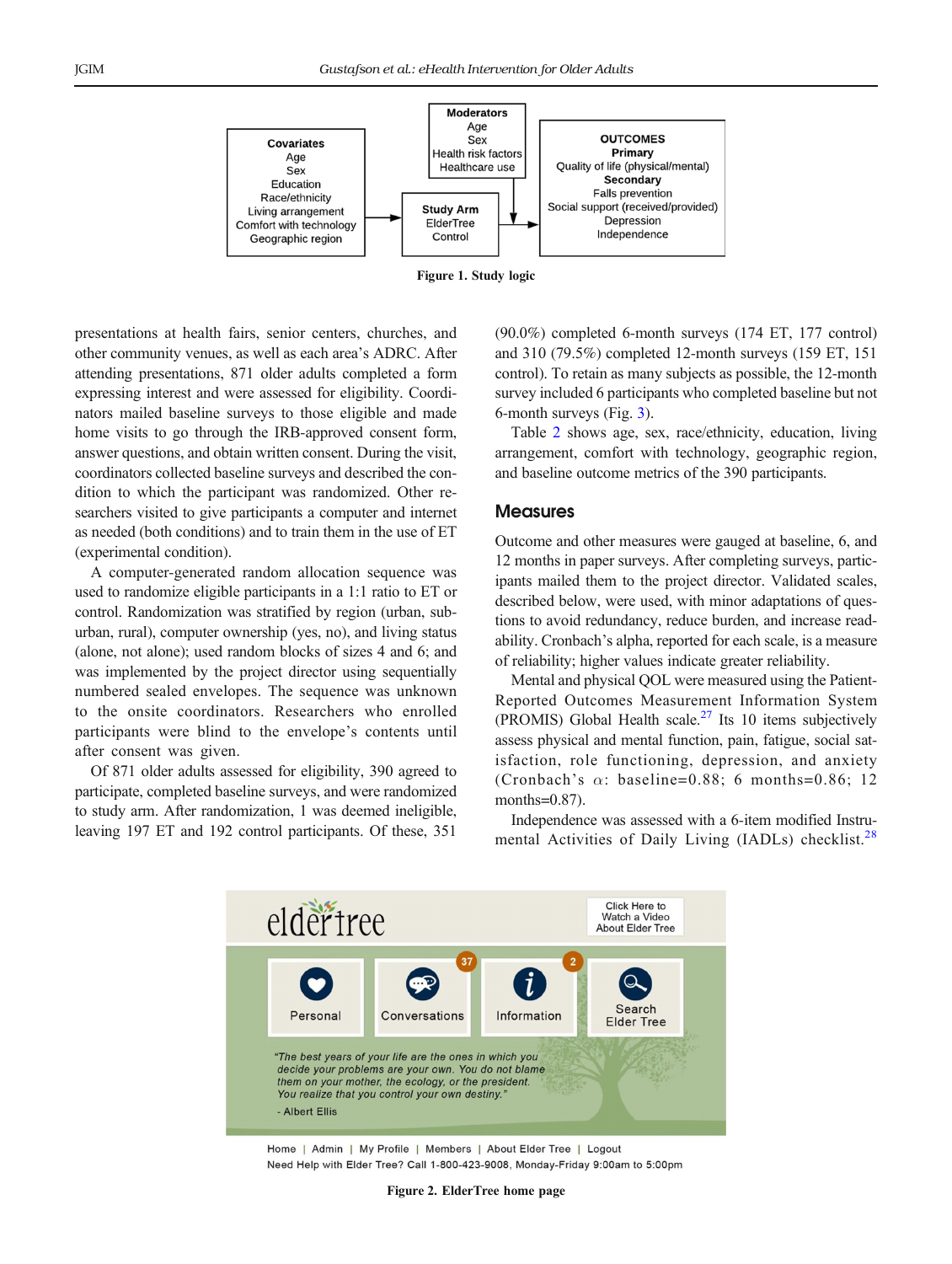|  |  | Table 1 Services Available on the ElderTree Intervention |
|--|--|----------------------------------------------------------|
|  |  |                                                          |

<span id="page-3-0"></span>

| Area of Site  | <b>Service</b>     | <b>Service description</b>                                                                                                                                                                        | <b>Theoretical basis</b>       |
|---------------|--------------------|---------------------------------------------------------------------------------------------------------------------------------------------------------------------------------------------------|--------------------------------|
| Home page     | Thought of the day | Inspirational quote, refreshed daily                                                                                                                                                              | Motivation                     |
|               | Search ElderTree   | Tool for keyword searches on the site                                                                                                                                                             | Competence                     |
|               | New content alerts | Notifications of new messages, comments, and content in each area                                                                                                                                 | Competence, motivation         |
| Personal      | My to-do list      | Keep track of tasks and goals; schedule daily, weekly, and monthly<br>reminders                                                                                                                   | Competence, motivation         |
|               | My health tracker  | Keep track of up to 18 health markers (e.g., blood pressure, falls,<br>sleep, mood); latest 3-month result trends are displayed in graph<br>form to aid self-assessment, motivate healthy choices | Competence, motivation         |
|               | My bookmarks       | Save and find favorite locations on ET                                                                                                                                                            | Competence                     |
|               | My services        | Keep track of service provider appointments; rate service providers;<br>get alerts and reminders                                                                                                  | Competence                     |
| Conversations | Private messages   | Email-like function; send and receive private messages with ET members                                                                                                                            | Social                         |
|               | Public discussions | Share thoughts, advice, and stories with ET members in discussion threads;<br>social games and prompts from site monitors foster engagement                                                       | Social                         |
|               | Family and friends | Invite family and friends to correspond privately through the ET system                                                                                                                           | Social                         |
|               | Ask a coach        | Send questions privately to specialized coaches (e.g., falls prevention)                                                                                                                          | Competence, motivation, social |
| Information   | General resources  | Informational websites vetted for quality; audio relaxation and meditation<br>for stress reduction; games for pleasure and distraction                                                            | Competence                     |
|               | Local resources    | Information about community resources (e.g., ADRC,<br>Silver Sneakers program)                                                                                                                    | Competence, motivation, social |
|               | Bulletin board     | Share information with ET members (e.g., upcoming events, news, recipes)                                                                                                                          | Competence, motivation, social |
|               | Active living tips | Extensive, browsable list of health tips (e.g., nutrition, exercise, medication<br>management) from experts, updated continuously                                                                 | Competence, motivation         |
|               | Map your trip      | Printable trip plans with custom variables (e.g., car vs. bus, avoiding<br>left turns)                                                                                                            | Competence, motivation         |
| Other         | My profile         | Describe yourself for ET members; available in footer of every page                                                                                                                               | Social                         |
|               | Members            | Read profiles provided by ET members; available in footer of every page                                                                                                                           | Social                         |
|               | Help               | Introductory video and support contact info; available on every page                                                                                                                              | Competence, motivation         |

Theoretical bases are competence, intrinsic motivation/autonomy, and social connection constructs of self-determination theory

Participants reported how easily they could, for example, get to places outside the home, take medications, and deal with finances. Scores were averaged (Cronbach's  $\alpha$ : baseline=0.76; 6 months=0.73; 12 months=0.71).

Social support, received and provided, was measured with 22 items (averaged) based on the Medical Out-comes Study (MOS) Social Support Survey.<sup>[29](#page-8-0)</sup> Items assessed the frequency of positive social interaction, and giving and receiving of informational, emotional, affectionate, and tangible support (Cronbach's  $\alpha$ : baseline=0.95; 6 months=0.96; 12 months=0.96).

Depression was measured with the 8-item Patient Health Questionnaire (items averaged). $30$  Respondents indicated whether they, for example, had little interest in doing things; felt down, depressed, or hopeless; and had trouble sleeping (Cronbach's  $\alpha$ : baseline=0.87; 6 months=0.85; 12 months=0.87).

Falls prevention was measured with a modified Falls Behavioral Scale for the Older Person<sup>31,32</sup>; 15 items assessed the frequency of cognitive and protective adaptations, avoidance of risks, and attention when moving (Cronbach's  $\alpha$ : baseline=0.62; 6 months=0.56; 12 months= $0.54$ ).

The use of health services was measured with a modified Medical Services Utilization Form.<sup>33</sup> For the last 6 months, participants estimated the number of visits made to their primary care clinic, emergency room, and urgent care, and reported overnight stays in hospital or long-term care (e.g., assisted living facility, nursing home).

ET use data were continuously collected in time-stamped log files, including logon, services used, duration, pages viewed, messages posted and received, weekly surveys completed, and responses to survey items. Future papers will examine system use and weekly survey responses within the current study.

### Statistical Analyses

We hypothesized greater improvement over time for the ET group (vs. control) in QOL, social support, falls prevention, independence, and depression. Predictions were tested using cumulative link mixed models (CLMMs) for each outcome across the three time points (baseline, 6, 12 months). Like other mixed models, CLMMs allow some parameters in the model to be treated as random effects and can account for the use of repeated measures from the same respondents. $34$ CLMMs offer several advantages over linear mixed models: They allow us to analyze ordinal responses without assuming response options are equally spaced or assigned cardinal values. They allow us to model individual responses accounting for their discrete bounded nature. Finally, this type of analysis resembles the intention to treat in that it retains participants who have incomplete data.

For each outcome separately, CLMM models were fit using the "clmm()" function from the ordinal package in  $R<sup>35</sup>$  Random effects of intercept and slope for each participant over time were entered with the addition of random effects of the item. We used a CLMM with a logit link, also known as a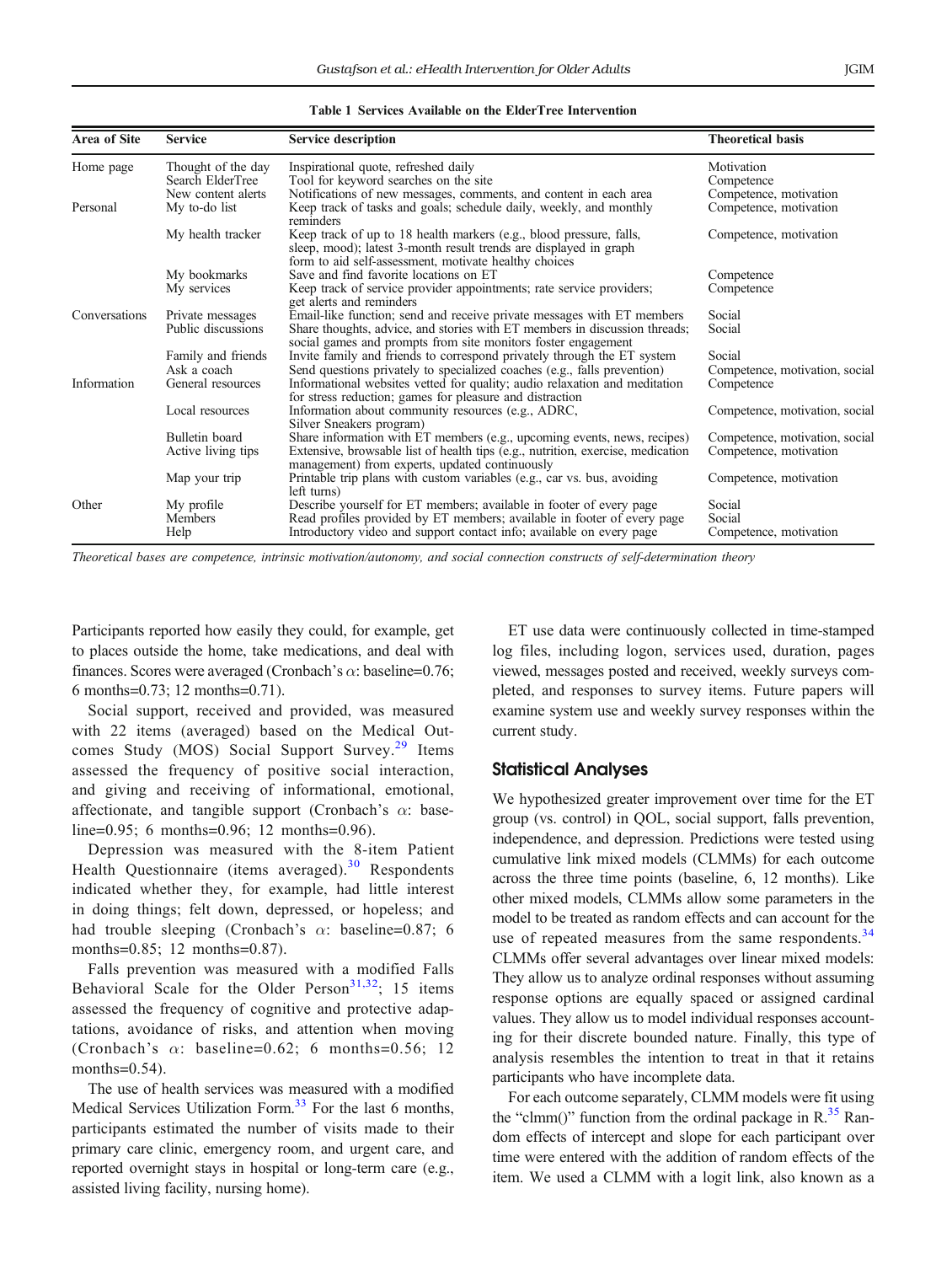<span id="page-4-0"></span>

|                                 | 871 older adults assessed for eligibility            | Table 2 Baseline Characteristics of Participants by Treatment<br>Condition                                                                         |                  |              |             |  |  |  |
|---------------------------------|------------------------------------------------------|----------------------------------------------------------------------------------------------------------------------------------------------------|------------------|--------------|-------------|--|--|--|
|                                 | $-481$ excluded from the study                       | Characteristic                                                                                                                                     | <b>ElderTree</b> | <b>Total</b> |             |  |  |  |
|                                 | 70 unable to reach                                   |                                                                                                                                                    | $(n=197)$        | $(n=193)$    | $(N=390)$   |  |  |  |
|                                 | 224 not interested                                   |                                                                                                                                                    |                  |              |             |  |  |  |
| 187 not eligible                |                                                      | Age (years), mean (SD)                                                                                                                             | 76.3(7.4)        | 76.8 (7.5)   | 76.5(7.4)   |  |  |  |
|                                 | 8 vision issues                                      | Female, $n$ (%)                                                                                                                                    | 145 (73.6)       | 147(76.2)    | 292 (74.9)  |  |  |  |
|                                 | 15 memory issues                                     | Race/ethnicity, $n (\%)^a$                                                                                                                         |                  |              |             |  |  |  |
|                                 | 3 in assisted living                                 | White<br><b>Black</b>                                                                                                                              | 176(89.3)        | 166(86.0)    | 342 (87.7)  |  |  |  |
|                                 | 34 too young                                         | Other                                                                                                                                              | 19(9.6)          | 24 (12.4)    | 43 (11.0)   |  |  |  |
|                                 | 119 too healthy                                      | Education, $n(\%)^b$                                                                                                                               | 8(4.1)           | 3(1.6)       | 11(2.8)     |  |  |  |
|                                 | 7 wrong county                                       | <high (hs)<="" school="" td=""><td>0(0.0)</td><td>7(3.6)</td><td>7(1.8)</td></high>                                                                | 0(0.0)           | 7(3.6)       | 7(1.8)      |  |  |  |
|                                 | 1 literacy issue                                     | Some HS or diploma                                                                                                                                 | 74 (37.6)        | 70 (36.3)    | 144 (37.0)  |  |  |  |
|                                 |                                                      | Some college<br>or post-HS                                                                                                                         | 68 (34.5)        | 72 (37.5)    | 140(36.0)   |  |  |  |
|                                 | 390 randomized                                       | 4-year degree<br>or above                                                                                                                          | 55 (27.9)        | 43 (22.4)    | 98 (25.2)   |  |  |  |
|                                 |                                                      | Living arrangement, $n$ (%) <sup>a</sup>                                                                                                           |                  |              |             |  |  |  |
|                                 | $-1$ detemined ineligible                            | Living alone                                                                                                                                       | 121(61.4)        | 127(65.8)    | 248 (63.6)  |  |  |  |
| <b>INTERVENTION 197</b>         |                                                      | Spouse/partner                                                                                                                                     | 61(31.0)         | 55 (28.5)    | 116(29.7)   |  |  |  |
|                                 |                                                      | Son or daughter                                                                                                                                    | 15(7.6)          | 16(8.3)      | 31(8.0)     |  |  |  |
| received ElderTree +            | <b>CONTROL 192</b>                                   | Other family or friends                                                                                                                            | 3(1.5)           | 3(1.6)       | 6(1.5)      |  |  |  |
| usual sources of                | received usual sources                               | Paid caregiver                                                                                                                                     | 1(0.5)           | 0(0.0)       | 1(0.3)      |  |  |  |
| information and                 | of information and                                   | No response                                                                                                                                        | 1(0.5)           | 0(0.0)       | 1(0.3)      |  |  |  |
| communication                   | communication                                        | Comfort with technology,<br>mean $(SD)$                                                                                                            |                  |              |             |  |  |  |
|                                 |                                                      | Smartphone or tablet                                                                                                                               | 1.4(1.8)         | 1.4(1.8)     | 1.4(1.8)    |  |  |  |
| $-39$ lost to follow-up         |                                                      | $(-5)^c$<br>Desktop computer $(0-5)^c$                                                                                                             | 3.2(1.8)         | 2.8(1.9)     | 3.0(1.9)    |  |  |  |
| 4 died                          |                                                      | Email $(0-5)^c$                                                                                                                                    | 2.8(2.1)         | 2.6(2.1)     | 2.7(2.1)    |  |  |  |
| 7 health reasons                |                                                      | Facebook $(0-5)^c$                                                                                                                                 | 1.7(2.0)         | 1.4(1.9)     | 1.5(1.9)    |  |  |  |
|                                 | 2 entered assisted living/nursing home               | Geographic area, $n$ (%)                                                                                                                           |                  |              |             |  |  |  |
| 4 did not like randomization    |                                                      | Urban                                                                                                                                              | 49 (24.9)        | 46 (23.8)    | 95 (24.4)   |  |  |  |
| 11 unknown                      |                                                      | Suburban                                                                                                                                           | 83(42.1)         | 82 (42.5)    | 165(42.3)   |  |  |  |
| 9 did not re-consent            |                                                      | Rural                                                                                                                                              | 65(33.0)         | 65 (33.7)    | 130(33.3)   |  |  |  |
|                                 | +1 incomplete baseline, but completed 6-month survey | Outcome measures,                                                                                                                                  |                  |              |             |  |  |  |
|                                 |                                                      | mean $(SD)$                                                                                                                                        |                  |              |             |  |  |  |
| 174 completed                   | 177 completed                                        | Physical quality of life<br>$(1-5)^{c}$                                                                                                            | 3.44(0.71)       | 3.41(0.70)   | 3.42(0.71)  |  |  |  |
| 6-month survey                  | 6-month survey                                       | Mental quality of life<br>$(1-5)^{c}$                                                                                                              | 3.40(0.82)       | 3.31(0.79)   | 3.36 (0.80) |  |  |  |
|                                 |                                                      | Independence $(1-4)^d$                                                                                                                             | 1.38(0.59)       | 1.32(0.48)   | 1.35(0.54)  |  |  |  |
| -47 lost to follow-up<br>8 died |                                                      | Social support provided<br>$(1-5)^{c}$                                                                                                             | 3.80(0.90)       | 3.68 (0.87)  | 3.74 (0.88) |  |  |  |
| 2 health reasons                | 1 entered assisted living/nursing home               | Social support received<br>$(1-5)^{c}$                                                                                                             | 3.70 (0.92)      | 3.53 (0.94)  | 3.62(0.93)  |  |  |  |
| 1 did not like randomization    |                                                      | Depression $(1-4)^d$                                                                                                                               | 0.56(0.58)       | 0.55(0.55)   | 0.55(0.57)  |  |  |  |
| 8 unknown                       |                                                      | Falls prevention $(1-4)^c$                                                                                                                         | 2.92 (0.57)      | 2.87(0.52)   | 2.89(0.54)  |  |  |  |
| 27 did not re-consent           |                                                      |                                                                                                                                                    |                  |              |             |  |  |  |
|                                 | +6 completed 12-month survey but not 6-month survey  | No participant characteristics differed between treatment conditions (all<br>$Ps$ > 05 based on between-groups generalized linear model analysis). |                  |              |             |  |  |  |

del analysis). a Numbers may exceed group totals and 100% because participants could report more than one race/ethnicity and living arrangement.<br><sup>b</sup>Numbers do not total group total and 100% because one control  $b$ Numbers do not total group total and  $100\%$  because one control participant did not report education level. <sup>c</sup>Higher scores=better outcomes. <sup>d</sup> Lower scores=better outcomes

before baseline. Since the moderating effects of PC visits are unlikely to be the same when increasing from 0 to 1 visit versus, for example, 10 to 11 visits or even 2 to 3, we used the Freeman-Tukey transformation on the number of visits. This transformation can be used for count data as it is variance-stabilizing for a Poisson distribution.<sup>[36](#page-8-0)</sup> These three-way interaction analyses (time  $\times$  study arm  $\times$  moderator) were run using the techniques described above for the main (time  $\times$  study arm) analyses.

To understand the interactions between time, study arm, and PC visits in the pre-baseline 6 months, number of visits was grouped into terciles using the "interactions" package for

#### Figure 3. CONSORT diagram of participant flow

**151** completed 12-month survey

**159** completed 12-month survey

proportional odds mixed model. Predictor variables were time and study arm. Time was coded as a binary indicator for 6- and 12-month outcomes (time=1) compared to baseline (time=0). Models include an interaction between time and treatment variables as well as main effects. Under this setup, the magnitude of treatment effects is assumed to be constant over time, after baseline. Age, sex, education, race/ethnicity, living arrangement, geographic region, and comfort with technology were entered as covariates in each model.

Moderation analyses examined whether effects differed by age, sex, number of risk factors at baseline, ER and urgent care use, overnight stays in hospital or long-term care, and number of primary care (PC) visits in the 6 months

## Preatment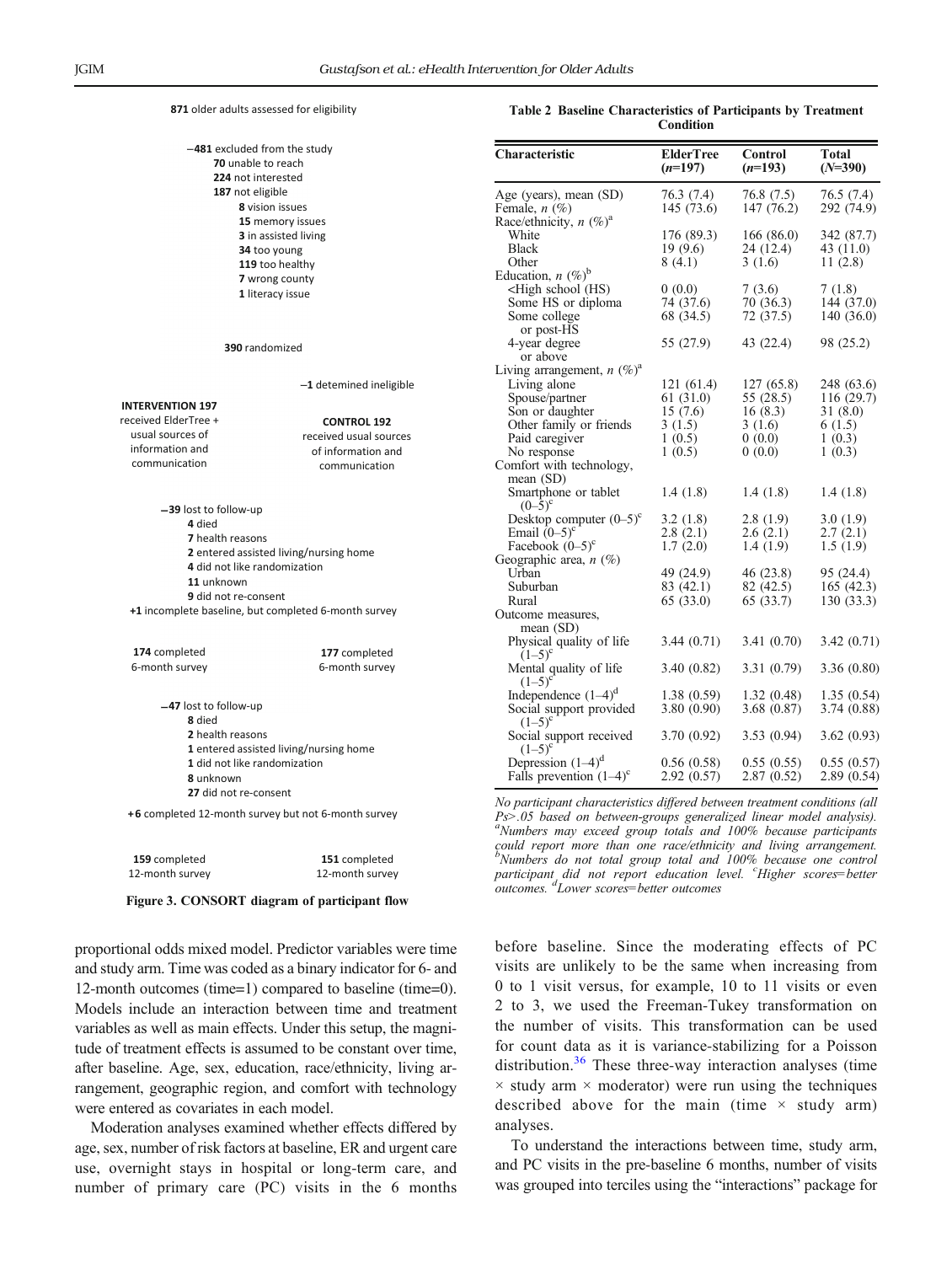Table 3 Inferential statistics for main and moderation analyses

| <b>Outcome measured</b>                                       | Log-odds estimate | 95% CI (confidence interval)                                                                                            | P value | P value with<br>FDR adjustment <sup>a</sup> |
|---------------------------------------------------------------|-------------------|-------------------------------------------------------------------------------------------------------------------------|---------|---------------------------------------------|
| Main analyses: effects of condition (study arm $\times$ time) |                   |                                                                                                                         |         |                                             |
| Mental quality of life                                        | 0.00              | $-0.25, 0.25$                                                                                                           | 1.00    | 1.00                                        |
| Physical quality of life                                      | $-0.07$           | $-0.32, 0.18$                                                                                                           | 0.57    | 0.80                                        |
| Independence                                                  | $-0.26$           | $-0.58, 0.05$                                                                                                           | 0.099   | 0.38                                        |
| Social support provided                                       | $-0.12$           | $-0.30, 0.07$                                                                                                           | 0.21    | 0.49                                        |
| Social support received                                       | 0.05              | $-0.09, 0.19$                                                                                                           | 0.47    | 0.80                                        |
| Falls prevention                                              | $-0.11$           | $-0.25, 0.03$                                                                                                           | 0.11    | 0.38                                        |
| Depression                                                    | 0.04              | $-0.18, 0.26$                                                                                                           | 0.73    | 0.85                                        |
|                                                               |                   | Moderation analyses: effects of condition $\times$ primary care use (study arm $\times$ time $\times$ primary care use) |         |                                             |
| Mental quality of life                                        | 0.32              | [0.10, 0.54]                                                                                                            | 0.005   | 0.016                                       |
| Physical quality of life                                      | 0.09              | $-0.12, 0.30$                                                                                                           | 0.42    | 0.49                                        |
| Independence                                                  | 0.21              | $-0.04, 0.47$                                                                                                           | 0.097   | 0.14                                        |
| Social support provided                                       | 0.29              | [0.13, 0.45]                                                                                                            | < 0.001 | 0.002                                       |
| Social support received                                       | 0.17              | [0.05, 0.29]                                                                                                            | 0.007   | 0.016                                       |
| Falls prevention                                              | 0.01              | $-0.11, 0.14$ ]                                                                                                         | 0.83    | 0.83                                        |
| Depression                                                    | $-0.20$           | $-0.39, -0.01$                                                                                                          | 0.034   | 0.060                                       |

The log-odds estimates represent the change in the probability of the most likely response option selected by participants. Larger estimate values=better quality of life, less independence, more social support, better falls prevention, and worse depression (dummy codes: control=0, ElderTree=1; baseline=0, after baseline=1). Results are covariate-adjusted for age, sex, education, race/ethnicity, living arrangement, geographic area, and comfort with technology. <sup>a</sup> Adjusted P values are based on the Benjamini-Hochberg procedure<sup>38</sup> for controlling FDR (false discovery rate) type 1 error

 $R^{37}$ : 0–1 visit (lower tercile: ET *n*=98, control *n*=93), 2 visits (middle tercile: ET  $n=43$ , control  $n=45$ ), and  $3+$  (max=24) visits (upper tercile: ET  $n=53$ , control  $n=54$ ). Three ET and 2 control participants did not report PC visits.

### Role of the Funding Source

The Agency for Healthcare Research and Quality had no role in the design and conduct of the study; collection, management, analysis, interpretation of data; preparation, review, approval of the manuscript; or decision to submit for publication.

### RESULTS

Contrary to prediction, we did not find a greater improvement over time in any outcome for participants who used ElderTree compared to those who did not. Table 3 presents the results of the main analyses, including both unadjusted  $P$  values and type 1 error adjustments.<sup>[38](#page-8-0)</sup> (The ElderTree and control groups' covariate-adjusted scores on outcome measures at baseline, 6, and 12 months are reported in Table 4; see Appendix 1 for detailed results for each outcome.) Given the lack of study arm effects, we did not test for mediation by self-determination theory constructs.

We then examined moderation. We did not find moderation by age, sex, or our health indicators—with the exception of primary care use. As shown in the bottom half of Table 3, among participants with high levels of primary care use (3+ visits) before the study, those in the ET arm (vs. control) showed greater improvements in mental QOL, social support provided and received, and depression (although the P value changed from 0.034 to 0.060 with the more conservative adjustment for multiple tests, as shown in Table 3). A trend toward greater independence is also suggested.

|  |  |  |  |  |  |  |  |  |  | Table 4 Outcome Measure Scores at Each Time Point for All Participants |
|--|--|--|--|--|--|--|--|--|--|------------------------------------------------------------------------|
|--|--|--|--|--|--|--|--|--|--|------------------------------------------------------------------------|

|                             | Control $(n=193)$            |                       |                        | ElderTree $(n=197)$          |                       |                        |  |  |
|-----------------------------|------------------------------|-----------------------|------------------------|------------------------------|-----------------------|------------------------|--|--|
| <b>Outcome measured</b>     | <b>Baseline mean</b><br>(SD) | 6 months mean<br>(SD) | 12 months mean<br>(SD) | <b>Baseline mean</b><br>(SD) | 6 months mean<br>(SD) | 12 months mean<br>(SD) |  |  |
| Mental quality of<br>life   | 3.32(0.79)                   | 3.36(0.74)            | 3.40(0.84)             | 3.40(0.78)                   | 3.42(0.73)            | 3.45(0.83)             |  |  |
| Physical quality of<br>life | 3.42(0.68)                   | 3.44(0.67)            | 3.46(0.79)             | 3.42(0.67)                   | 3.42(0.66)            | 3.42(0.78)             |  |  |
| Independence                | 0.82(0.21)                   | 0.82(0.20)            | 0.81(0.23)             | 0.81(0.21)                   | 0.80(0.20)            | 0.80(0.23)             |  |  |
| Social support<br>provided  | 3.66(0.93)                   | 3.62(0.80)            | 3.59(1.01)             | 3.75(0.92)                   | 3.69(0.78)            | 3.63(1.00)             |  |  |
| Social support<br>received  | 3.50(0.90)                   | 3.52(0.86)            | 3.53(1.02)             | 3.69(0.89)                   | 3.69(0.84)            | 3.70(1.00)             |  |  |
| Falls prevention            | 2.87(0.53)                   | 2.93(0.50)            | 2.98(0.56)             | 2.95(0.52)                   | 2.97(0.50)            | 3.00(0.55)             |  |  |
| Depression                  | 0.72(0.20)                   | 0.72(0.19)            | 0.73(0.22)             | 0.71(0.20)                   | 0.72(0.19)            | 0.72(0.21)             |  |  |

Values are covariate-adjusted estimates of scores on each outcome in each study arm at each time of measurement. Higher mean values=better quality of life (range 1–5), less independence (range 1–4), more support (range 1–5), better falls prevention (range 1–4), and worse depression (range 1–4)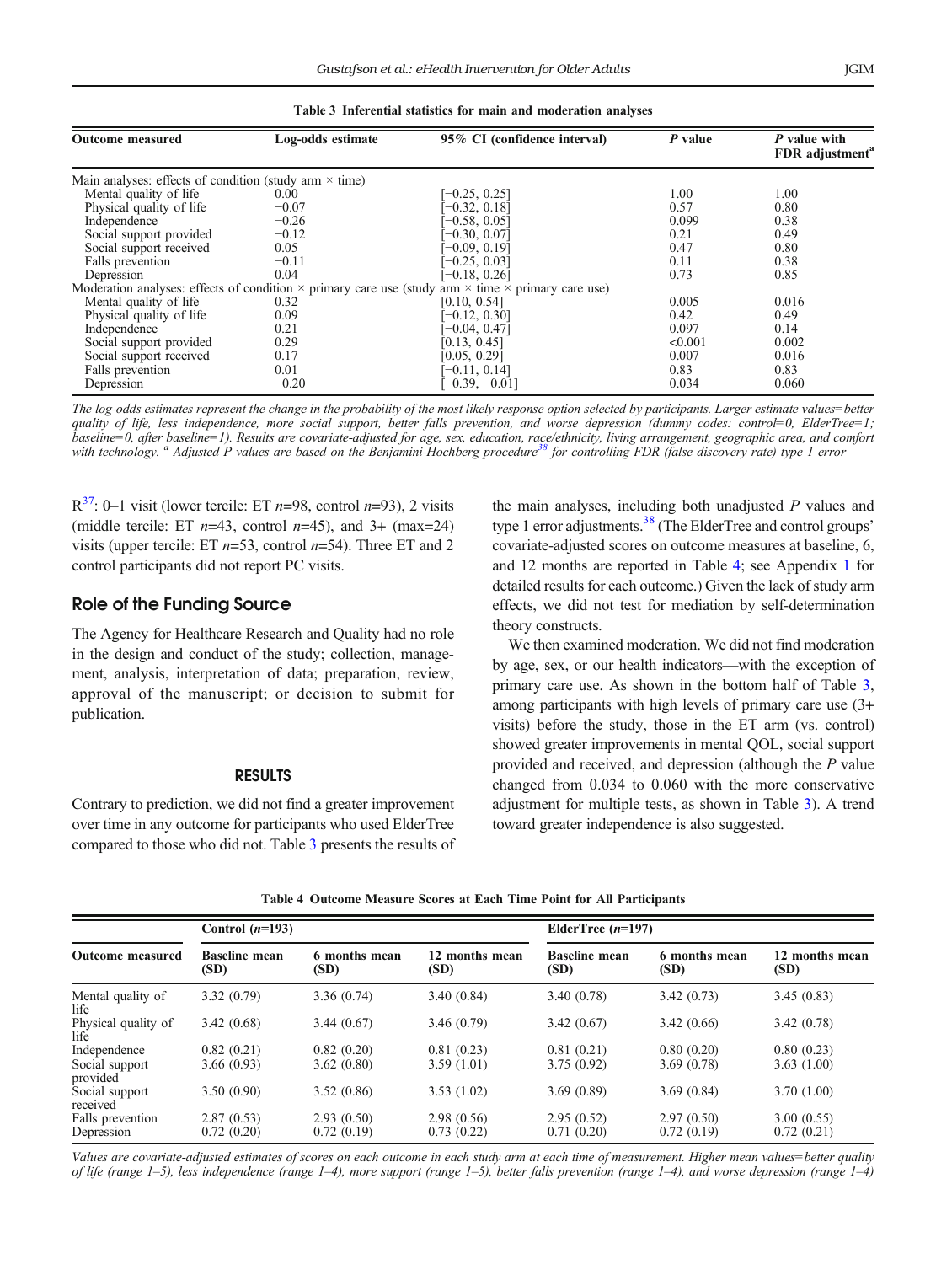<span id="page-6-0"></span>

## Mental Quality of Life

Figure 4. Probability of ElderTree vs. control participants, by number of primary care visits, responding "very good" or better, "often" or better, and "none at all" on measures of mental quality of life, social support, and depression, respectively (higher probabilities represent better outcomes over time; shaded areas are 95% confidence intervals)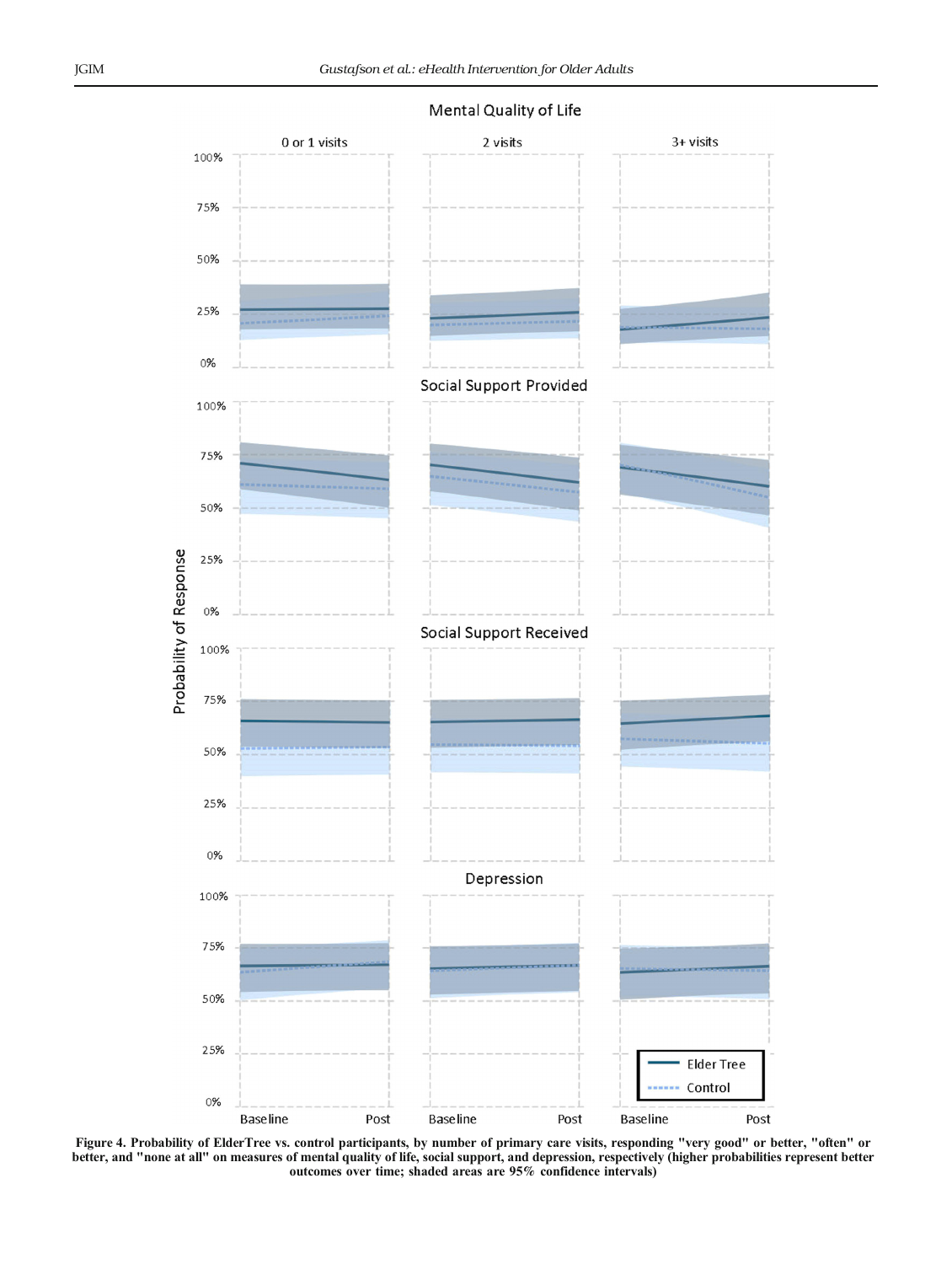Specifically, as shown in Figure [4](#page-6-0), ET participants with the most (3+) primary care visits were 6.4% more likely than control participants with 3+ visits to report "very good" or better mental QOL, while ET participants with the fewest visits  $(0-1)$  were 3.1% less likely than control participants with 0–1 visit to do so. High-use ET participants were 6.2% more likely than their control counterparts to report "often" providing social support to others, while low-use ET participants were 5.8% less likely than low-use control participants to do so. High-use ET participants were 5.8% more likely than high-use controls to report "often" receiving social support from others; low-use ET participants were 1.3% less likely than low-use controls to do so. And finally, high-use ET participants were 3.9% more likely than controls to report no depression, while low-use ET participants were 4.4% less likely than controls to do so. Detailed results for all outcomes are provided in Appendix 2.

### Post Hoc Supplemental Analysis

Results of moderation analyses regarding high levels of primary care use raised the possibility that patients struggling with chronic health conditions were benefiting most from ET. To explore this, we conducted Classification and Regression Tree (CART) analysis, using a checklist of conditions administered midway through data collection, on mental QOL, social support provided and received, and depression. CART has been increasingly used in public health research to identify target populations  $39,40$ . This analysis indicated that for mental QOL, social support received, and depression, beneficial effects of ET centered on participants with multiple chronic conditions versus one or no condition. For methodological details and the full CART analysis, see Appendix 3.

### **DISCUSSION**

In our study, the ElderTree eHealth system had no overall impact on quality of life or related outcomes for older adults with mild to moderate health challenges who were living in their homes. However, among participants with high levels of primary care use before the study, those assigned to ET showed more positive trajectories for mental quality of life, social support received and provided, and depression.

Our eligibility criteria, focused on health crises in the year prior to recruitment, were less stringent than originally planned. However, we did not find that participants who met more of those criteria benefited more from ET, suggesting that our initial assessment of relevant factors was wrong. The primary care moderation analyses and the post hoc CART analyses suggest that we might do better to focus on patients with chronic conditions rather than those who may have had a health crisis but recovered. We are currently conducting a second RCT to assess whether ET improves psychosocial and health outcomes among patients with multiple chronic conditions. $41$ 

According to the latest available data, 94% of Medicare spending is for patients with multiple chronic conditions. $42$ Treatment of chronic conditions generally occurs in primary care, with a focus on medication and lab results<sup>[1,6](#page-8-0)[,43,44](#page-9-0)</sup> but limited time to discuss strategies for self-management or psychological well-being—although such strategies are vital.<sup>15</sup> Interventions such as ET that monitor clinical signs, help with selfmanagement of chronic conditions, offer education and motivation tools, and provide social and psychological support may play an increasing role going forward, $45,46$  especially as adoption rates increase among older adults[.47](#page-9-0) This seems all the more likely in light of the COVID-19 pandemic, which advanced the role of telehealth in easing stress on the healthcare system.<sup>45,46</sup>

### **Limitations**

Although research staff who consented participants were blind to the condition, there was no meaningful way to blind participants once they were randomized (unlike in a drug trial). Despite this limitation, we reduced bias by giving all participants a laptop and internet access, and by having all participants complete the same measures using paper surveys. An additional limitation is that the survey responses are subject to memory biases. Our ET study currently in progress is using EHRs to verify self-reports.<sup>41</sup>

## **Conclusions**

While no overall effect was found for our community-based population of older adults using ET, moderation analyses suggest the system might offer psychosocial benefits to patients using high levels of primary care, a healthcare use pattern linked to chronic conditions. Additional research based on these preliminary findings is underway.

Supplementary Information The online version contains supplementary material available at [https://doi.org/10.1007/s11606-021-](http://dx.doi.org/http://creativecommons.org/licenses/by/4.0/) [06888-1.](http://dx.doi.org/http://creativecommons.org/licenses/by/4.0/)

Acknowledgements: We wish to thank the Asset-Based Community Development leadership, the project staff who recruited subjects and maintained relationships in our three geographic regions, the hundreds of older adults who guided this work and participated in its evaluation, and the researchers who worked with them.

Corresponding Author: Darcie C. Johnston, MLIS; Center for Health Enhancement Systems Studies, College of Engineering, University of Wisconsin – Madison, Madison, Wisconsin, USA (e-mail: dcjohnston@wisc.edu).

Funding This project was supported by grant number P50HS019917 from the US Department of Health and Human Services, Agency for Healthcare Research and Quality.

#### Declarations:

Conflict of Interest: David H. Gustafson Sr. has a small shareholder interest in CHESS Health, a corporation that develops healthcare technology for patients and family members struggling with addiction; this relationship is managed by Dr. Gustafson and the UW–Madison's Conflict of Interest Committee. No other disclosures are reported.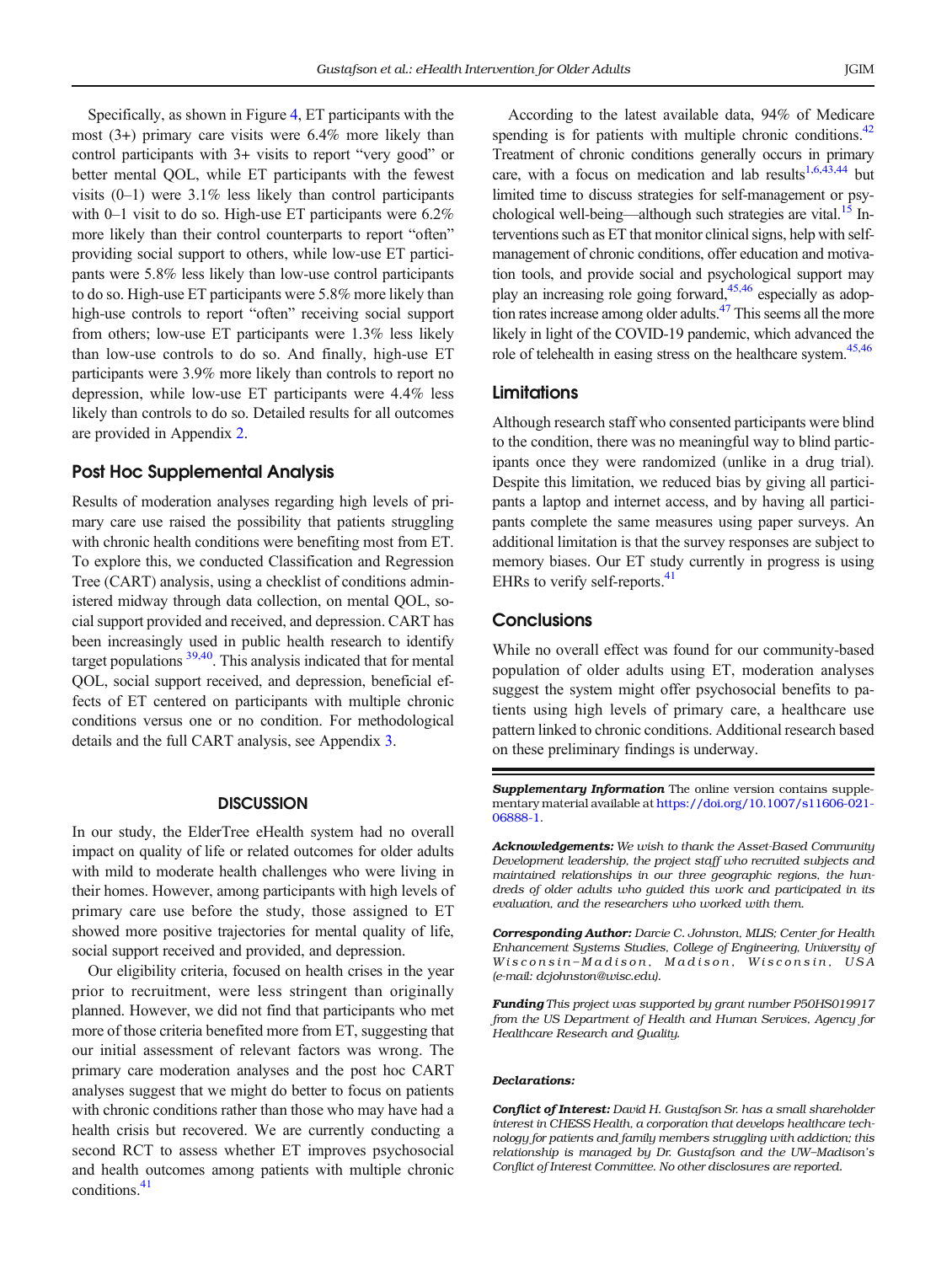<span id="page-8-0"></span>**Open Access** This article is licensed under a Creative Commons Attribution 4.0 International License, which permits use, sharing, adaptation, distribution and reproduction in any medium or format, as long as you give appropriate credit to the original author(s) and the source, provide a link to the Creative Commons licence, and indicate if changes were made. The images or other third party material in this article are included in the article's Creative Commons licence, unless indicated otherwise in a credit line to the material. If material is not included in the article's Creative Commons licence and your intended use is not permitted by statutory regulation or exceeds the permitted use, you will need to obtain permission directly from the copyright holder. To view a copy of this licence, visit [http://creativecommons.](http://dx.doi.org/http://creativecommons.org/licenses/by/4.0/) [org/licenses/by/4.0/.](http://dx.doi.org/http://creativecommons.org/licenses/by/4.0/)

### **REFERENCES**

- 1. **Molzahn A, Skevington SM, Kalfoss M, et al.** The importance of facets of quality of life to older adults: an international investigation. Qual Life Res. 2010;19(2):293-8.
- 2. Fassino S, Leombruni P, Abbate Daga G, et al. Quality of life in dependent older adults living at home. Arch Gerontol Geriatr. 2002;35(1):9-20.
- 3. Ekwall AK, Sivberg B, Hallberg IR. Loneliness as a predictor of quality of life among older caregivers. J Adv Nurs. 2005;49(1):23-32.
- 4. Jakobsson U, Hallberg IR. Pain and quality of life among older people with rheumatoid arthritis and/or osteoarthritis: a literature review. J Clin Nurs. 2002;11(4):430-43.
- Salaffi F, Carotti M, Stancati A, et al. Health-related quality of life in older adults with symptomatic hip and knee osteoarthritis: a comparison with matched healthy controls. Aging Clin Exp Res. 2005;17(4):255-63.
- Salkeld G, Cameron ID, Cumming RG, et al. Quality of life related to fear of falling and hip fracture in older women: a time trade off study. BMJ. 2000;320(7231):341-6.
- 7. Greenberg S, Administration on Aging (AoA). A profile of older Americans: 2008. Washington, DC: Administration on Aging, U.S. Dept. of Health & Human Services; 2008.
- 8. Office of Disease Prevention and Health Promotion (ODPHP). Healthy People 2020: older adults. Accessed at Office of Disease Prevention and Health Promotion, U.S. Department of Health and Human Services, at [https://www.healthypeople.gov/2020/topics-objectives/topic/older](http://dx.doi.org/https://www.healthypeople.gov/2020/topics-objectives/topic/older-adults)[adults](http://dx.doi.org/https://www.healthypeople.gov/2020/topics-objectives/topic/older-adults) on August 26, 2020.
- 9. Arthritis Foundation. Arthritis pain management. [https://www.arthritis.](http://dx.doi.org/https://www.arthritis.org/living-with-arthritis/pain-management/) [org/living-with-arthritis/pain-management/](http://dx.doi.org/https://www.arthritis.org/living-with-arthritis/pain-management/). .
- 10. Macea DD, Gajos K, Daglia Calil YA, Fregni F. The efficacy of Web-based cognitive behavioral interventions for chronic pain: a systematic review and meta-analysis. J Pain. 2010;11(10):917-29.
- 11. Bickmore TW, Silliman RA, Nelson K, et al. A randomized controlled trial of an automated exercise coach for older adults. J Am Geriatr Soc. 2013;61(10):1676-83.
- 12. King AC, Bickmore TW, Campero MI, et al. Employing virtual advisors in preventive care for underserved communities: results from the COMPASS study. J Health Commun. 2013;18(12):1449-64.
- 13. Gray J, O'Malley P. Review: E-health interventions improve blood pressure level and control in hypertension. Ann Intern Med. 2019;170(12):Jc68.
- 14. Cotten SR, Anderson WA, McCullough BM. Impact of internet use on loneliness and contact with others among older adults: cross-sectional analysis. J Med Internet Res. 2013;15(2):e39.
- 15. Czaja SJ, Boot WR, Charness N, et al. Improving social support for older adults through technology: findings from the PRISM Randomized Controlled Trial. Gerontologist. 2018;58(3):467-77.
- 16. Ryan RM, Deci EL. Self-regulation and the problem of human autonomy: does psychology need choice, self-determination, and will? J Pers. 2006;74(6):1557-85.
- 17. Ryan RM, Deci EL. Self-determination theory and the facilitation of intrinsic motivation, social development, and well-being. Am Psychol. 2000;55(1):68-78.
- 18. Ryan RM, Patrick H, Deci EL, et al. Facilitating health behaviour change and its maintenance: interventions based on self-determination theory. Eur Health Psychol. 2008;10(1):2-5.
- 19. Gustafson DH, McTavish FM, Chih MY, et al. A smartphone application to support recovery from alcoholism: a randomized clinical trial. JAMA Psychiatry. 2014;71(5):566-72.
- 20. Gustafson D, Wise M, Bhattacharya A, et al. The effects of combining Web-based eHealth with telephone nurse case management for pediatric asthma control: a randomized controlled trial. J Med Internet Res. 2012;14(4):e101.
- 21. Gustafson DH, Hawkins R, Pingree S, et al. Effect of computer support on younger women with breast cancer. J Gen Intern Med. 2001;16(7):435-45.
- 22. Gustafson DH, DuBenske LL, Namkoong K, et al. An eHealth system supporting palliative care for patients with non-small cell lung cancer: a randomized trial. Cancer. 2013;119(9):1744-51.
- 23. Gustafson DH Sr, McTavish F, Gustafson DH Jr, et al. The effect of an information and communication technology (ICT) on older adults' quality of life: study protocol for a randomized control trial. Trials. 2015;16(1):191.
- 24. Gustafson DH, Hawkins R, Boberg E, et al. Impact of a patientcentered, computer-based health information/support system. Am J Prev Med. 1999;16(1):1-9.
- 25. Gustafson DH Sr, McTavish F, Gustafson D Jr, et al. The use of assetbased community development in a research project aimed at developing mHealth technologies for older adults. In: Rehg JM, Murphy SA, Kumar S, eds. Mobile health: sensors, analytic methods, and applications. New York: Springer; 2017.
- 26. Kretzmann JP, McKnight JL. Building communities from the inside out: a path toward finding and mobilizing a community's assets. Chicago, IL: ACTA Publications; 1993.
- 27. Hays RD, Bjorner JB, Revicki DA, et al. Development of physical and mental health summary scores from the patient-reported outcomes measurement information system (PROMIS) global items. Qual Life Res. 2009;18(7):873-80.
- 28. Noelker LS, Browdie R, Katz S. A new paradigm for chronic illness and long-term care. Gerontologist. 2014;54(1):13-20.
- 29. Sherbourne CD, Stewart AL. The MOS social support survey. Soc Sci Med. 1991;32(6):705-14.
- 30. Kroenke K, Strine TW, Spitzer RL, et al. The PHQ-8 as a measure of current depression in the general population. J Affect Disord. 2009;114(1-3):163-73.
- 31. Clemson L, Cumming RG, Heard R. The development of an assessment to evaluate behavioral factors associated with falling. Am J Occup Ther. 2003;57(4):380-8.
- 32. Clemson L, Bundy AC, Cumming RG, et al. Validating the Falls Behavioural (FaB) Scale for older people: a Rasch analysis. Disabil Rehabil. 2008;30(7):498-06.
- 33. Polsky D, Glick HA, Yang J, et al. Cost-effectiveness of extended buprenorphine-naloxone treatment for opioid-dependent youth: data from a randomized trial. Addiction. 2010;105(9):1616-24.
- 34. **Hedeker D.** Methods for multilevel ordinal data in prevention research. Prev Sci. 2015;16(7):997-1006.
- 35. Christensen RH. Ordinal—regression models for ordinal data. R package version 2019.12-10. 2019.
- 36. Mosteller F, Youtz C. Tables of the Freeman-Tukey Transformations for the Binomial and Poisson distributions. Biometrika. 1961;48(3/4): 433- 40. . doi[:https://doi.org/10.2307/2332765.](http://dx.doi.org/10.2307/2332765)
- 37. Long J. Interactions: comprehensive userfriendly toolkit for probing interactions (Version 1.0). 2019.
- 38. Benjamini Y, Hochberg Y. Controlling the false discovery rate: A practical and powerful approach to multiple testing. Journal of the Royal Statistical Society: Series B (Methodological). 1995; 57(1): 289-300. [https://doi.org/10.1111/j.2517-6161.1995.tb02031.x](http://dx.doi.org/10.1111/j.2517-6161.1995.tb02031.x)
- 39. Lemon SC, Roy J, Clark MA, et al. Classification and regression tree analysis in public health: methodological review and comparison with logistic regression. Ann Behav Med. 2003;26(3):172-81.
- 40. Speybroeck N. Classification and regression trees. Int J Public Health. 2012;57(1):243-6.
- 41. Gustafson Sr D, Mares M, Johnston D, et al. A web-based eHealth intervention to improve the quality of life of older adults with multiple